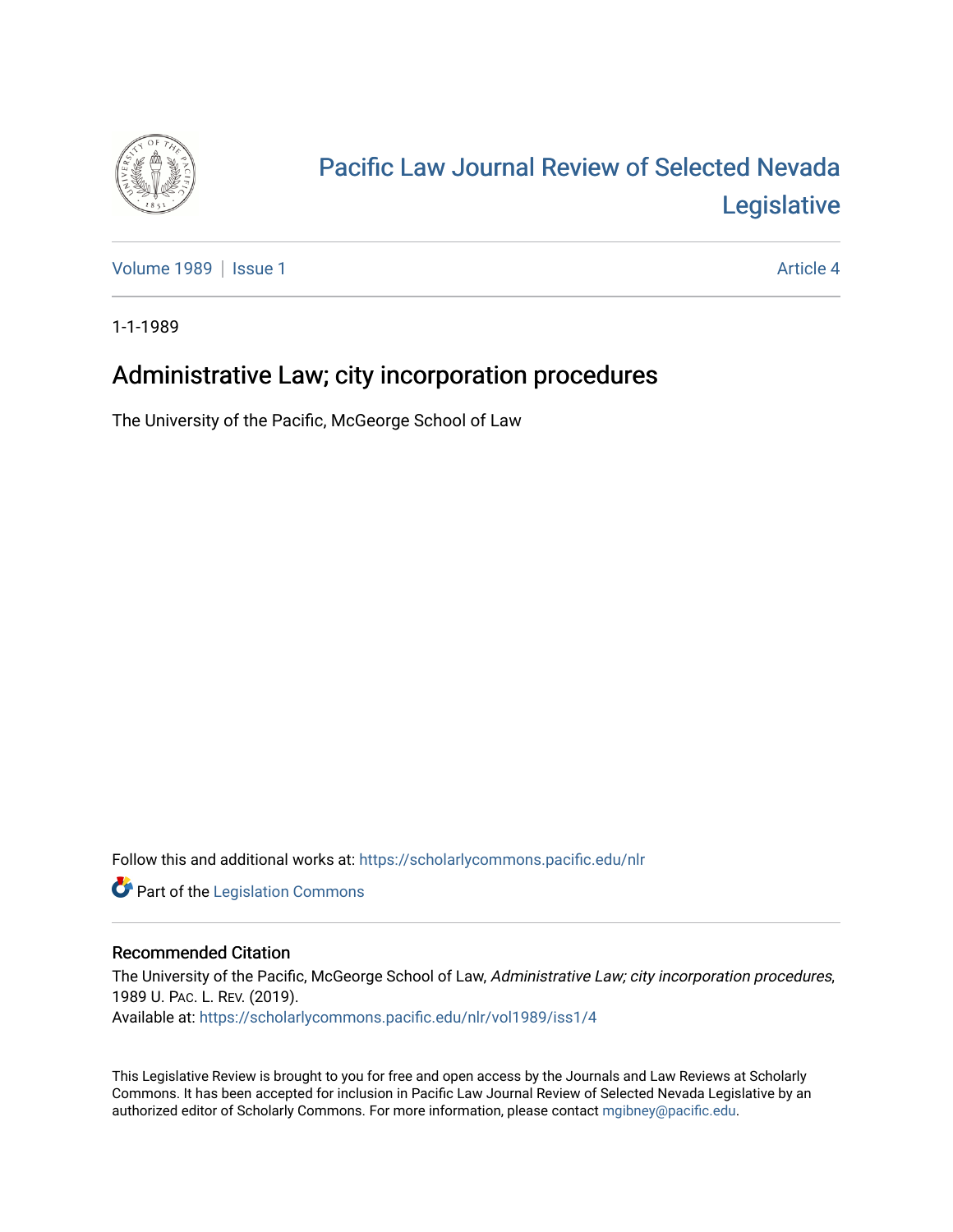### **Administrative Law**

#### **Administrative Law; city incorporation procedures**

NEv. REv. STAT. § 266. (new); §§ 266.016, 266.017, 266.019, 266.027' 266.028, 266.029, 266.032, 266.034, 354.594, 354.5988 (amended).

AB 161 (Committee on Government Affairs); 1989 STAT. Ch. 102 (Effective April 28, 1989)

Under existing law, prior to incorporating a city, a public hearing must be held on the petition for incorporation<sup>1</sup> by the Board of County Commissioners (Board).<sup>2</sup> Chapter 102 requires a Local Governmental Advisory Committee (Committee)<sup>3</sup> to prepare an advisability and feasibility report for the Board on the proposed incorporation. 4 Chapter 102 also requires the Department of Taxation

2. NEv. REv. STAT. § 266.027 (1987). Chapter 102 requires notice of the hearing to be given to all city or town governing bodies in the county. 1989 Nev. Stat. ch. 102, sec. 14, at 236 (amending NEv. REv. STAT. § 266.027 3).

3. *See* 1989 Nev. Stat. ch. 102, sec. 2, at 231 (enacting NEv. REv. STAT. § 266.231) (creation of the Committee). The Committee is composed of three appointed members from each of the following: The Nevada League of Cities, the Nevada Association of County Commissioners, and the Nevada School Trustees Association; two additional members are appointed by the Nevada State Board of Accountancy. *!d.* Each appointee serves a three year term. *!d. See also id.* sec. 19, at 238 (amending NEv. REv. STAT. § 354.594) (responsibilities of the Committee to the Department of Taxation).

4. *Id.* sec. 3, at 231 (enacting NEV. REV. STAT. § 266..........). The report must be requested by the Board within 30 days after receiving a certified petition. *!d.* The written report must account for enumerated factors such as population, land area, composition of the area, and probable effects on services. *Id.* sec. 7, at 233 (enacting Nev. Rev. STAT. § 266..........). The report must be presented to the Board within 90 days after the report is requested for the Board to issue copies to the executive director of the Department of Taxation, to all planning commissions or agencies concerned with the proposed area, and to all local county governments. *Id.* sec. 3, at 231 (enacting NEV. REV. STAT. § 266..........). Any commission, agency, or district receiving the report may make recommendations to the Board regarding the proposed incorporation within sixty days. *Id.* sec. 6, at 232 (enacting NEV. REV. STAT. § 266..........). Any submitted report is required to be included in the public record of the proceedings. *!d.* sec. 15, at 237 (amending NEv. REv. STAT. § 266.028).

*Review of Selected Nevada Legislation* 

 $\mathbf{1}$ 

I. The petition must be certified as sufficient in its content and form. NEv. REv. STAT. § 266.019 (1987). Chapter 102 requires the petition to also include a surveyed description of the area and a statement of plans for services to be provided, as well as the proposed name, the acreage, and the number of persons and property owners in the area. 1989 Nev. Stat. ch. 102, sec. 13, at 235 (amending NEv. REv. STAT. § 266.019 1(c)).